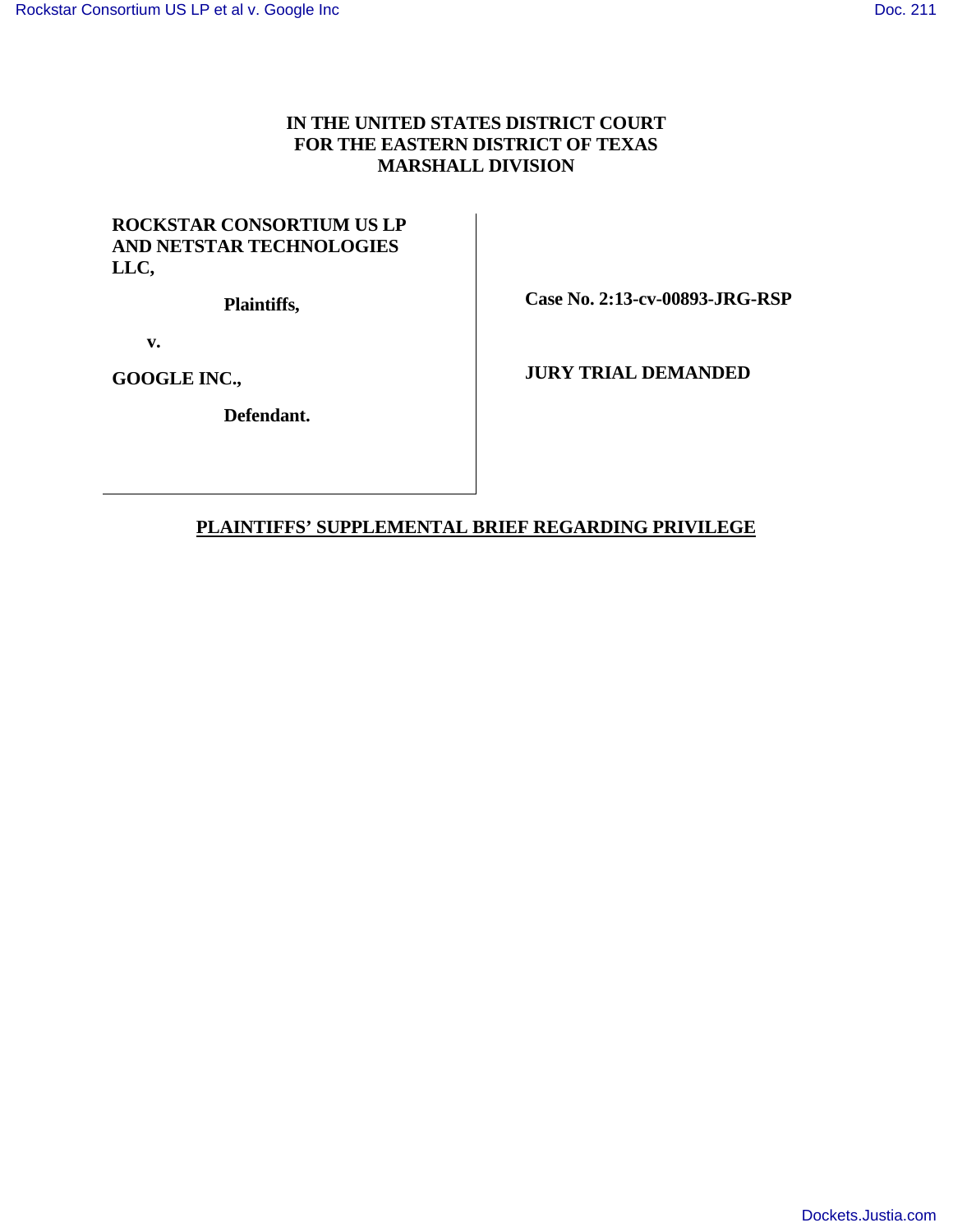At the October 9, 2014 hearing, Defendant Google Inc. ("Google") suggested, without any support, that Plaintiffs Rockstar Consortium US LP and NetStar Technologies LLC ("Rockstar") does not possess the right to assert privilege claims over certain documents it obtained from thirdparty entities Nortel Networks Inc., Nortel Networks Corporation, and Nortel Networks Limited (collectively "Nortel") following Nortel's bankruptcy and sale of its patent portfolio to a Rockstar affiliate (Rockstar Bidco, LP, which in turn assigned the patents-in-suit, among thousands of other Nortel patents, to Rockstar). In addition, Google suggested that Nortel's very act of providing the documents to Rockstar constitutes a waiver of any privilege that may have attended these documents. Google's suggestions are incorrect. Rockstar hereby submits its supplemental brief addressing these issues per the Court's October 16, 2014 Order. (Dkt. No. 206.)

#### **I. Nortel's Privilege With Respect To The "Transferred Data" Survived Transfer And Is Now Properly Vested In Rockstar**

The Court defined "transferred data" to mean any "data relevant to the assigned patents," including the patents-in-suit. (*Id.* at 3; *see* Declaration of Meng Xi in Support of Plaintiffs' Supplemental Brief Regarding Privilege ("Xi Decl."), submitted herewith, at Ex. A (10/9/2014 Hr'g Tr.) at 30:22-25.) Uncontroverted facts establish that (1) Nortel sold its patent portfolio to Rockstar and thus control of this portion of Nortel's business passed to Rockstar; (2) Rockstar continues to operate the portion of Nortel's business as it relates to the acquired patents; and (3) Rockstar inherits the continuity in corporate knowledge, management, experience, and interest in preserving the privilege claims from the twenty-six former Nortel employees who transitioned to Rockstar in connection with Rockstar's acquisition of the Nortel patent portfolio. Thus, any privilege or immunity associated with the patents and with any related "transferred data" previously held by Nortel now belongs to Rockstar.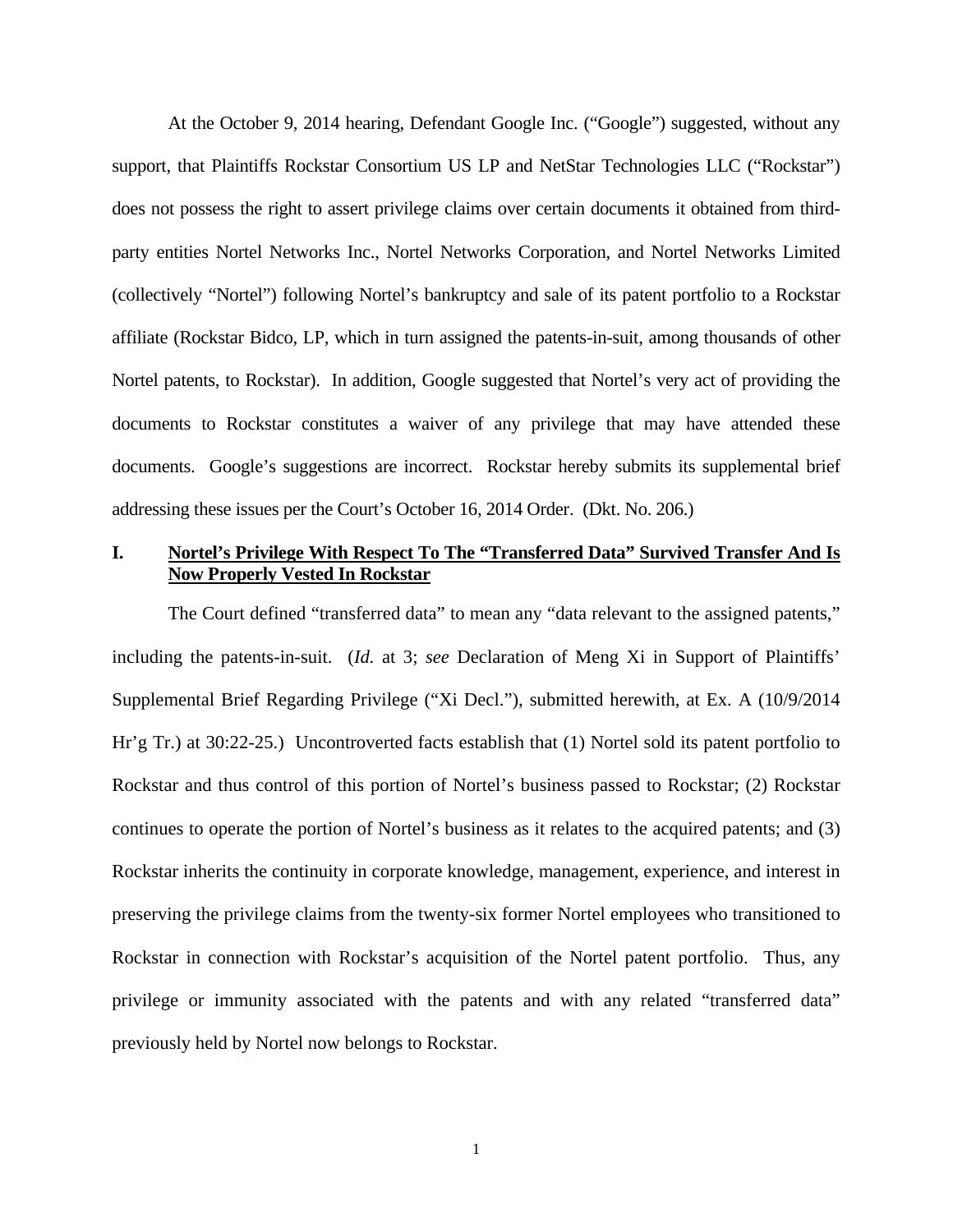#### **A. Privilege Is Preserved If, Under The Totality Of Circumstances, Control Has Been Transferred And Business Continues To Operate**

Whether the authority to assert or waive a predecessor entity's privileges and immunities transfers to a successor entity depends on whether the latter obtained control of the former. *See Commodity Futures Trade Comm'n v. Weintraub*, 471 U.S. 343, 349 (1985) ("[W]here control of a corporation passes to new management, authority to assert and waive the corporation's attorneyclient privilege passes as well."). As a general matter, courts have found that a mere transfer of some assets, without more, does not transfer the attorney-client relationship or any corresponding privilege held by the predecessor entity. *See, e.g.*, *Zenith Elecs. Corp. v. WH-TV Broadcasting Corp.*, 2003 U.S. Dist. LEXIS 13816, at \*6 (N.D. Ill. 2003); *In re Yarn Processing Patent Validity*  Litig., 530 F.2d 83, 90 (5th Cir. 1976). However, this Court has rejected adoption of a bright-line rule in evaluating the issue of privilege waiver because of its failure to capture "the myriad ways control of a corporation or a portion of corporation can change hands." *Soverain Software LLC v. Gap, Inc.*, 340 F. Supp. 2d 760, 763 (E.D. Tex. 2004) (Gilstrap, J.); *see SimpleAir, Inc. v. Microsoft Corp.*, No. 2:11-cv-416-JRG 2013 U.S. LEXIS 121545, at \*6-7 (E.D. Tex. Aug. 27, 2013) (Gilstrap, J.).

Instead, when determining whether privileges are transferred to a successor entity, this and other courts examine whether "the practical consequences of the transaction result in the transfer of control of the business and the continuation of the business under new management," and if they do, "the attorney-client privilege will follow as well." *Soverain*, 340 F. Supp. 2d at 763; s*ee also Parus Holdings, Inc. v. Banner & Witcoff, Ltd.*, 585 F. Supp. 2d 995, 1002 (N.D. Ill. 2008) (observing that *Soverain* applies "the better reasoned rule, and the one that appears to be followed by the majority of recent cases"); *Am. Int'l Specialty Lines Ins. Co. v. NWI-I, Inc.*, 240 F.R.D. 401, 407 (N.D. Ill. 2007) ("[B]ecause the practical consequences of the Asset Purchase Agreement resulted in the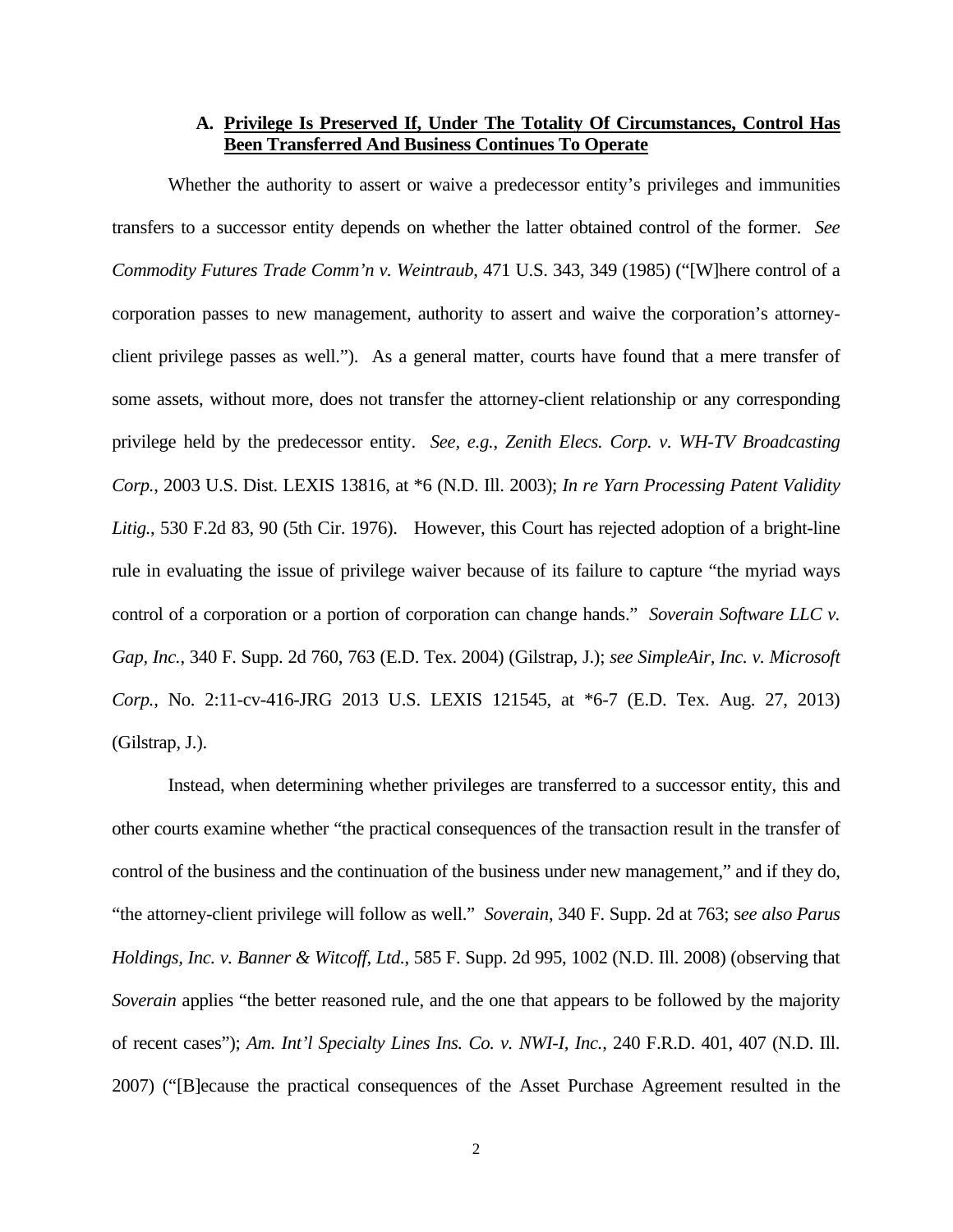transfer of control of [the predecessor's] business and the continuation of that business under new management, the authority to assert or waive the attorney-client privilege transferred to [the successor]."). Accordingly, "whether a transfer of assets preserves a claim of privilege is a question of fact that should be answered based upon the totality of the circumstances and examined on a case-by-case basis." *SimpleAir*, 2013 U.S. LEXIS 121545, at \*6-7.

#### **B. Rockstar May Assert Any Privilege Held By Nortel Because Of Its Acquisition Of Assets, Continuation Of The Business, And Continuity In Management**

The privilege transfer inquiry depends on two factors: transfer of control of the business and continuation of the business. Transfer of control of a business is frequently tied to the ownership of its assets, such as a patent portfolio. *See, e.g., id.* at \*12. The facts in *SimpleAir* are remarkably similar to this case. In *SimpleAir*, the liquidation of bankrupt AirMedia's assets was divided into two parcels: the first included the two asserted patents in *SimpleAir* and twenty-five pending patent applications; the second included one pending patent application and a set of trademarks and domain names. *Id.* at \*9. Instead of a cash purchase, plaintiff SimpleAir acquired the first parcel by giving up a "percentage of future monies recovered by SimpleAir through patent enforcement," which came to be valued at "several tens of millions of dollars" over the next decade. *Id.* The second parcel was sold for \$15,000 in cash. *Id.* The court held that SimpleAir's acquisition of "substantially all of AirMedia's original patent portfolio" as well as the "now established value of SimpleAir's portion of AirMedia's assets [which] dwarfs the [other] portion" sufficiently render SimpleAir the "present successor-in-interest" of AirMedia, thereby entitling it to assert the same privileges AirMedia enjoyed. *Id.* at \*9-10.

It is beyond dispute that a Rockstar affiliate, Rockstar Bidco, LP, made the winning \$4.5 billion bid for Nortel's patent portfolio in June 2011 and that this transaction was an acquisition of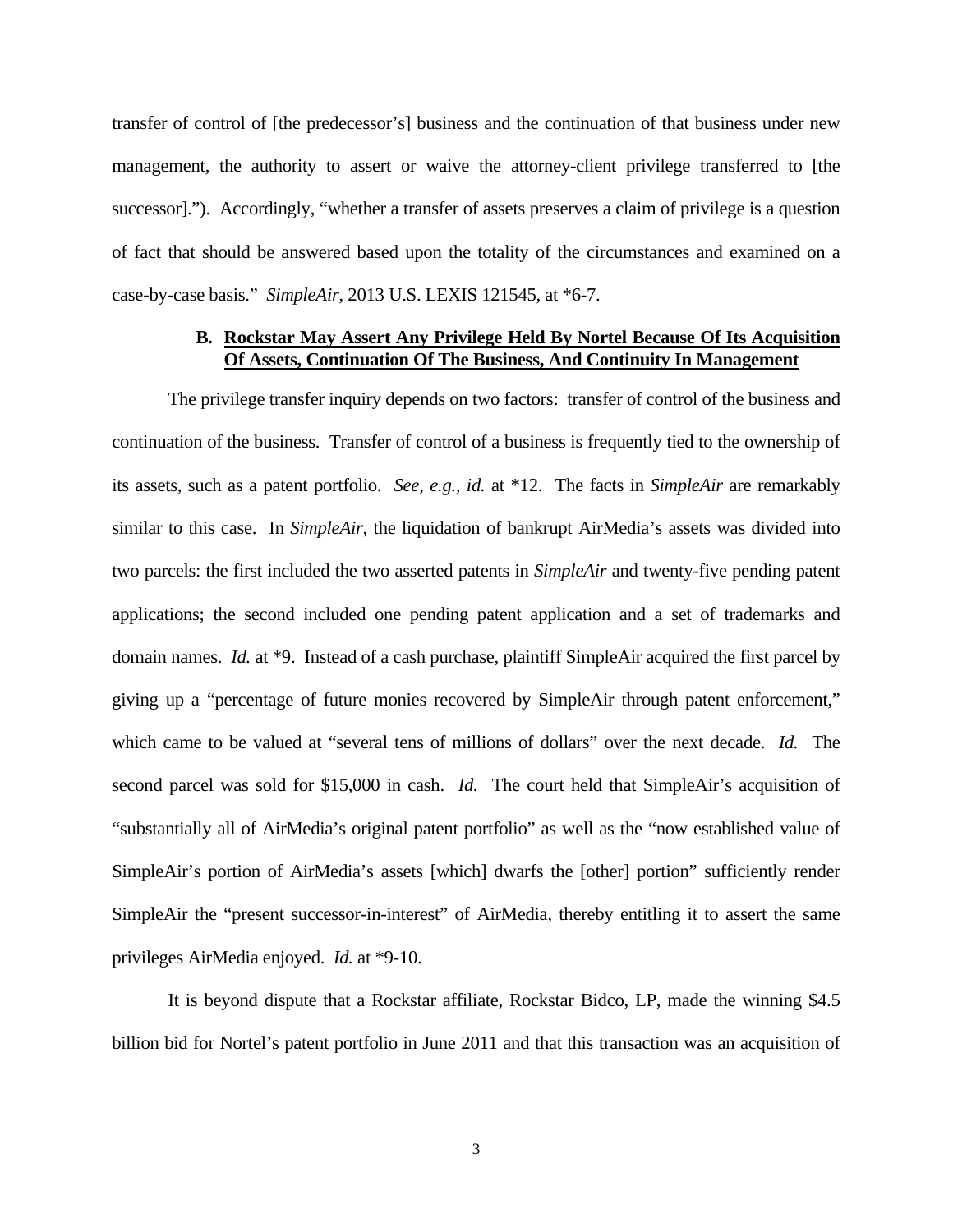substantially all of bankrupt Nortel's patent assets.<sup>1</sup> According to public sources, the value of Nortel's other assets dwarfs in comparison to the value of the 6,000-plus patents acquired by Rockstar. (*See* Dkt No. 152 at 2.) Per the reasoning of the *SimpleAir* court, Rockstar is thus properly considered the successor-in-interest of Nortel where Nortel's patent portfolio comprised the majority of the assets it owned, because "[c]ontrol follows ownership." *See SimpleAir*, 2013 U.S. LEXIS 121545, at \*12.

Courts tend to place more weight on the second part of the inquiry, continuation of the predecessor's business. In *Soverain*, the court held that a pre-existing privilege transfers along with the sale of even a small portion of the predecessor's assets if the purchaser of the assets continues to operate an ongoing business related to those assets. 340 F. Supp. 2d at 762-63. Specifically, the court found plaintiff Soverain to be a successor to the "Transact" business previously owned by dissolved corporate entities, Divine and Open Market, even though the Transact business (and three related patents asserted in Soverain's suit) was only a small part of the predecessors' business enterprise, constituting "merely . . . a small portion of [their] assets." *Id.* 

The *SimpleAir* court further relaxed the "continuation of the business" requirement, holding that maintaining a "patent enforcement practice" as opposed to continuing the original business of a predecessor is sufficient. 2013 U.S. Dist. LEXIS 121545, at \*11-12. In *SimpleAir*, predecessor AirMedia was in the business of software and communications systems development before it filed for bankruptcy. *Id.* at \*11. In other words, patent enforcement was not part—or at most, a small

<u>.</u>

<sup>&</sup>lt;sup>1</sup> The fact that Rockstar was assigned the patents-in-suit by Rockstar Bidco, LP does not disturb the transfer of privilege from Nortel to Rockstar. *See SimpleAir*, 2013 U.S. LEXIS 121545, at \*5- 6 (holding that, despite a complicated chain of title involving two intervening patent assignees preceding SimpleAir, the ultimate assignee of the patents inherited the privileges from the original assignee); *Soverain*, 340 F. Supp. 2d at 764 (disagreeing that any privilege had been "waived" because assets of predecessor entity's Transact business had been first transferred to a third party prior to being transferred to Soverain, the successor entity).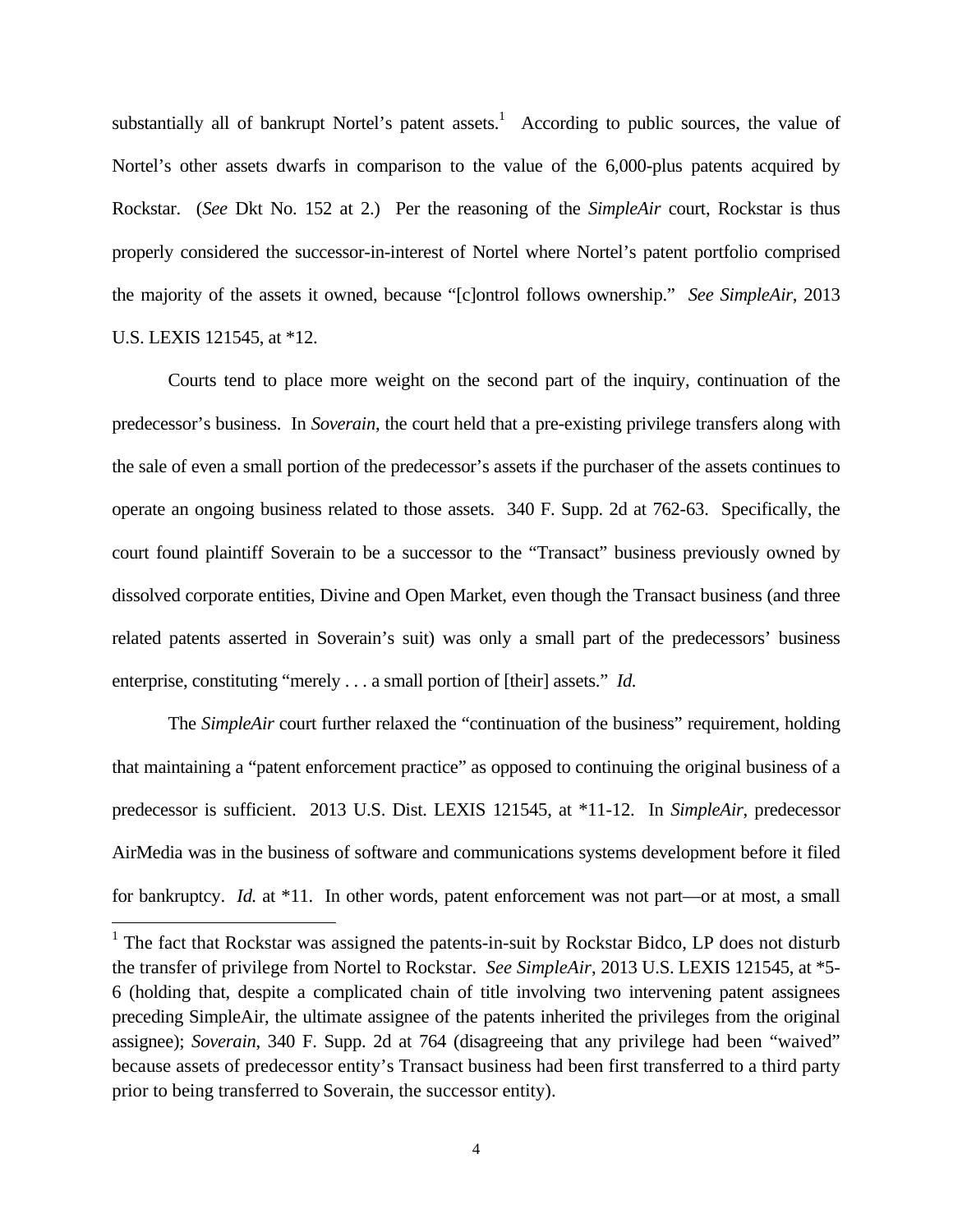part—of the predecessor company's business. Like in this case, successor SimpleAir was engaged in asserting the patents it acquired from AirMedia against potential infringers in litigation. *Id.* In finding that "the disparate business models between the 'then' and 'now' owners of the Asserted Patents" did not constitute a "forfeiture of the privilege," the Court cautioned that buyers of valuable intellectual property assets of a failed business should not be "forced to choose between continuing the failed model of the bankrupt business or forfeiting claims of vital privileges [.]" *Id.* Indeed, the Court noted that "the pool of interested purchasers at a bankruptcy liquidation sale ordinarily do not want to continue practicing a failed business model," emphasizing that the "value is in the assets sold, particularly when those assets can be used in a new way that is not tainted by past business failures." *Id.* 

Here, although Rockstar has not sought to continue Nortel's original telecommunications and data networking equipment manufacturing business—the "failed model of [a] bankrupt business"—Rockstar continues to try to license the patents formerly owned by Nortel. Under these circumstances, this Court should find, as the court did in *SimpleAir*, that such a continuation of the business by Rockstar, albeit based on a "disparate business model," does not destroy conveyance of the original privilege held by Nortel attendant to the patents-in-suit (i.e., any privilege attached to "transferred data").

A further fact supporting the transfer of privilege to Rockstar is that approximately twentysix former Nortel employees and numerous Nortel computing equipment transitioned to Rockstar in connection with Rockstar's acquisition and assertion of Nortel's patent assets. (Dkt. No. 177-3 at 9.) This type of continuity—achieved when, e.g., the successor-in-interest employs former employees of the predecessor-in-interest and utilizes its equipment—has been significant to the privilege transfer inquiry. *SimpleAir*, 2013 U.S. Dist. LEXIS 121545, at \*10 (noting that "a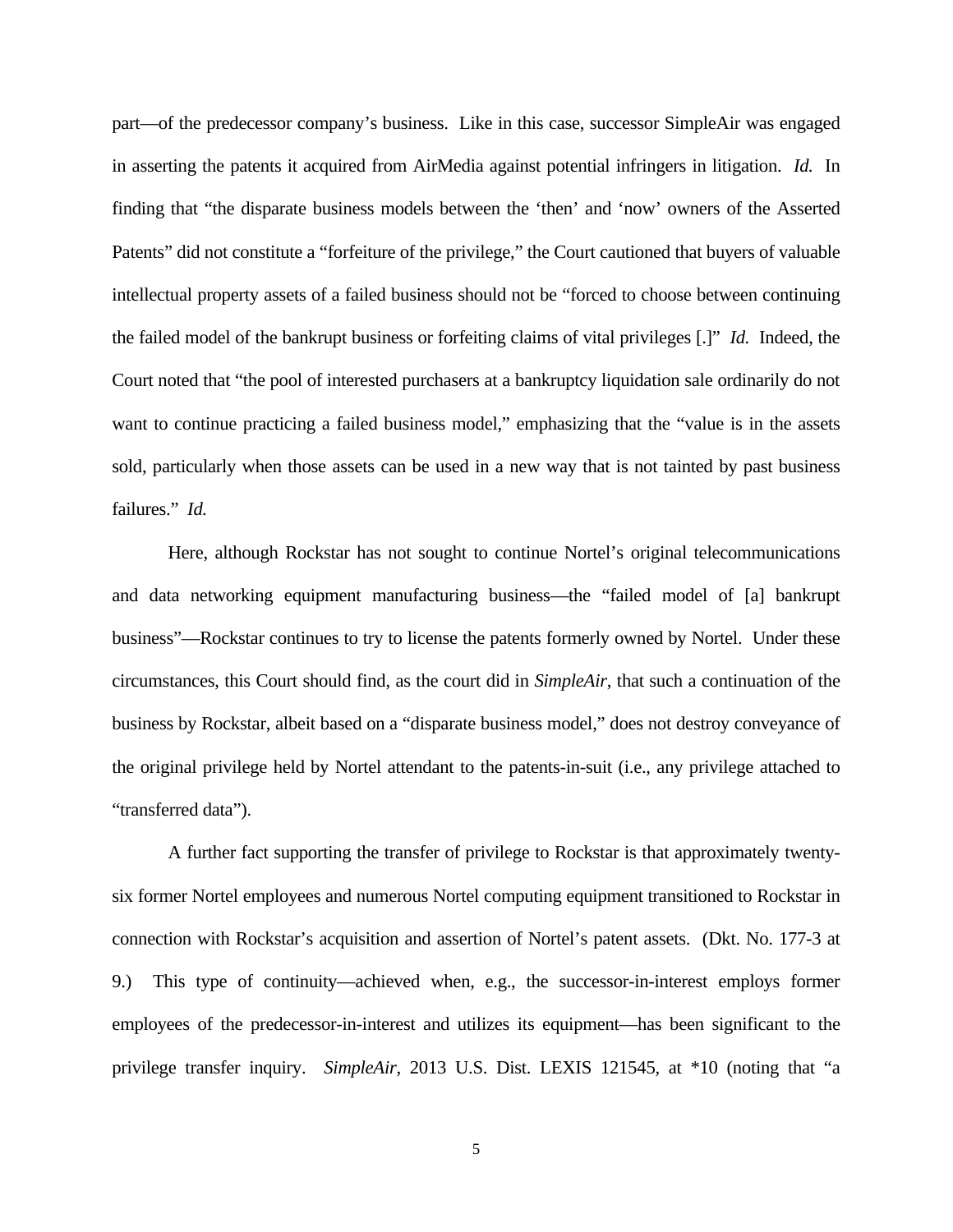significant degree of continuity in the areas of corporate knowledge, management, and experience between AirMedia and SimpleAir" plainly exists because two former AirMedia employees are now employed by SimpleAir and thus their "interest in preserving their privilege claims on behalf of SimpleAir is unchanged from their former interest in such privilege as representatives of AirMedia"); *M-I LLC v. Stelly*, No. 4:09-cv-1552, 2010 U.S. Dist. LEXIS 52736, at \*9-12 (S.D. Tex. May 26, 2010) (noting that the successor entity "retained many of the employees" of the predecessor entity in finding a transfer of privilege); *see Soverain*, 340 F. Supp. 2d at 763-64 (noting that two of the inventors of the Transact patents are now consultants to Soverain and are assisting Soverain with the Transact business in finding no waiver of privilege).

Consistent with precedent, all the privileges and immunities attendant to any documents related to the Nortel patent portfolio acquired by Rockstar, including the entirety of the "transferred data," must flow to Rockstar upon the assignment of that portfolio and Rockstar's continuation of business related to those assets. Such a conclusion also comports with common sense. A rule necessitating the waiver of privilege merely because an asset changes hands would turn privilege on its head. A successor-in-interest who acquires an asset and continues the predecessor's business relating to that asset should also inherit the authority to assert the privileges held by the predecessor, now standing in its shoes.

#### **II. "Non-Transferred Data" Is By Definition Not Relevant To This Case**

The Court defined "non-transferred data" as data that would not "be of any relevance to Google in this litigation." (*See* Xi Decl., Ex. A (10/9/2014 Hr'g Tr.) at 19:7-8.) Rockstar submits that this Court need not reach the issue of whether privilege has been waived with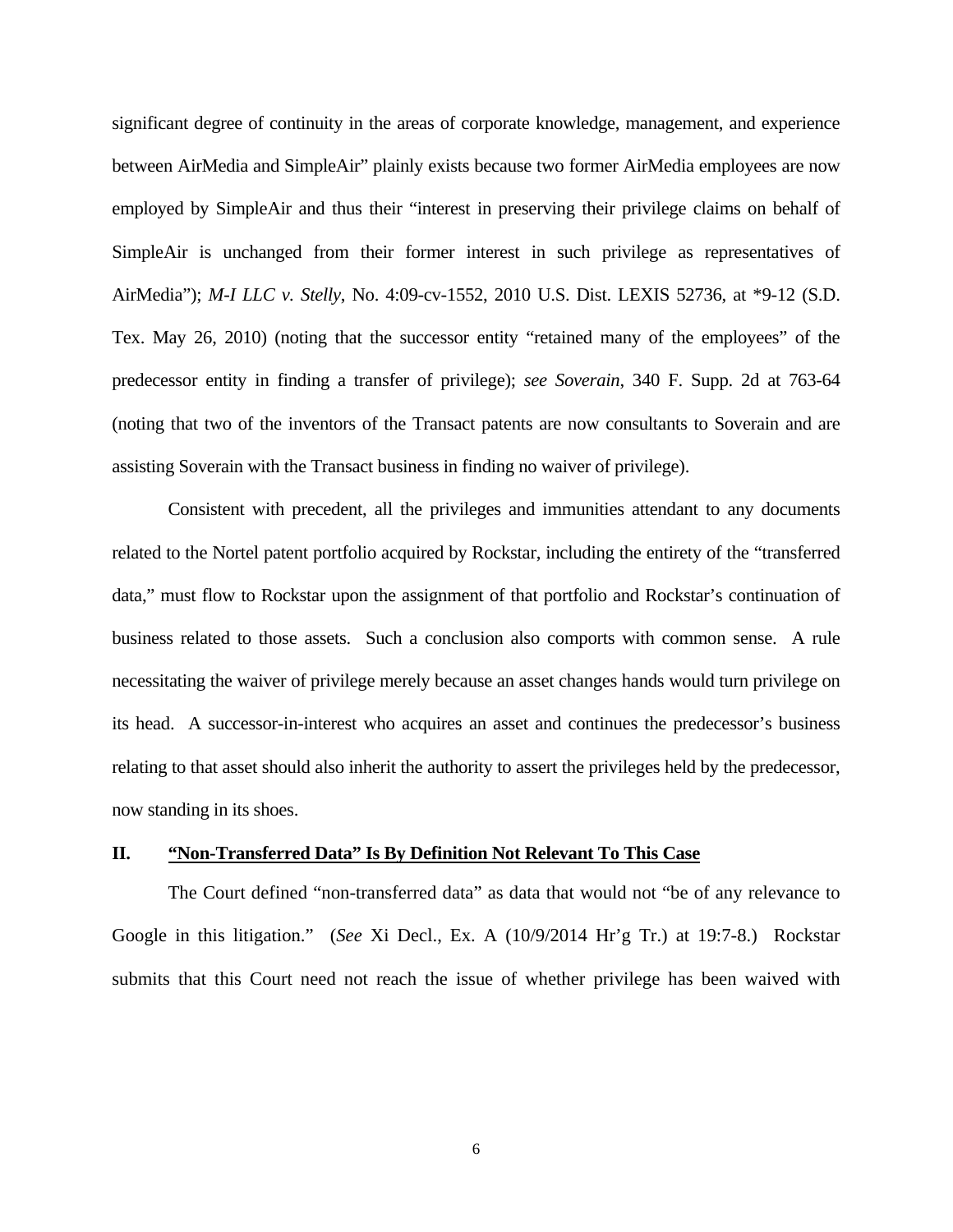respect to the "non-transferred data." By the Court's definition,<sup>2</sup> such data is not relevant or "responsive" to Google's discovery requests, and therefore would not be withheld or logged for privilege. (*See* Xi Decl., Ex. A (10/9/2014 Hr'g Tr.) at 19:5-9 ("I'm a lot less concerned about the non-transferred items, because if that definition is properly applied, I don't think nontransferred items would be of any relevance to Google in this litigation. And so we should not have a problem with privilege on those . . . .").) Indeed, none of Google's discovery requests call for non-transferred data and the list of search terms devised by the parties further demonstrates its lack of relevance to this action. (*See* Dkt. No. 210-1.) Thus, even assuming that a waiver has occurred with respect to the non-transferred data—which it has not—because non-transferred data is not relevant to this case, any such waiver would not affect the materials being sought in discovery or this case.

 Court suggested at the hearing that it would be premature to make a privilege waiver determination with respect to non-transferred data at this juncture. (*See* Xi Decl., Ex. A (10/9/2014 Hr'g Tr.) at 33:14-21 ("I'm more concerned at this point with the transferred materials because those are the [only] ones that will be on the privilege log."); 34:8-11 ("I am hoping to somewhat avoid [the] issue [of non-transferred documents] by defining "transferred" as relevant.").) Rockstar agrees that this issue need not be decided.

1

 $2$  Further, the TSA uses the term "non-transferred items" to refer to materials "not included in the Assets purchased under the ASA or licensed to the Purchaser." (Dkt. No. 178, Ex. N at 9.) The Asset Sale Agreement (ASA) between Nortel and Rockstar defines "Assets purchased under the ASA" to include a comprehensive collection of "Patent Related Documentation," including, but not limited to, patent prosecution files, litigation files, license agreements, infringement claim charts, the contents of an electronic "data room" made available to bidders during the auction of the Nortel patent portfolio, and assignment agreements. (Dkt. No. 186-1 at 4-7; *see* Dkt. No. 186 at 3.)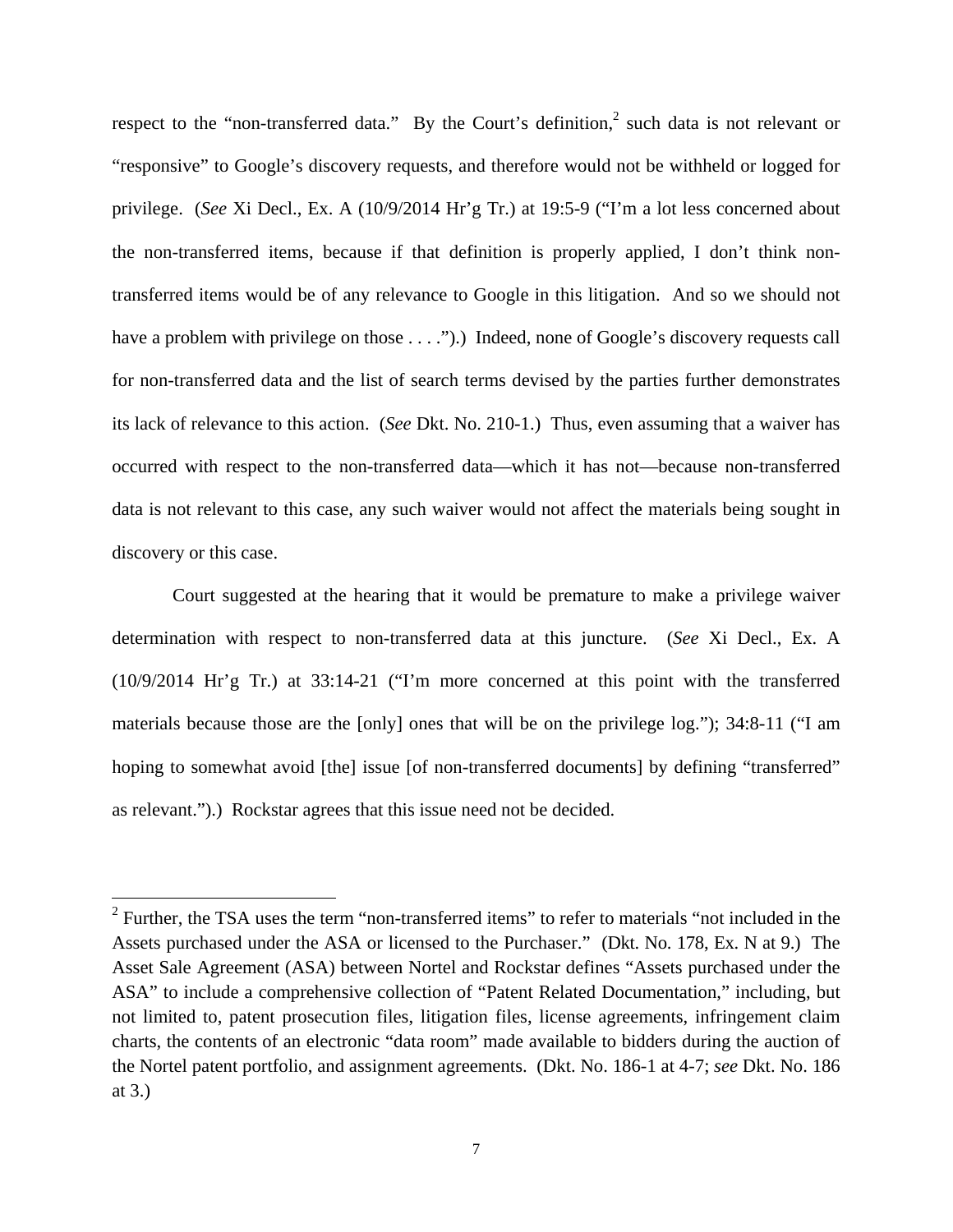By: */s/* Meng Xi Max L. Tribble, Jr. – Lead Counsel State Bar No. 20213950 Alexander L. Kaplan, State Bar No. 24046185 John P. Lahad, State Bar No. 24068095 Shawn D. Blackburn, State Bar No. 24089989 **SUSMAN GODFREY L.L.P.**  1000 Louisiana Street, Suite 5100 Houston, Texas 77002 Telephone: (713) 651-9366 Facsimile: (713) 654-6666 mtribble@susmangodfrey.com akaplan@susmangodfrey.com jlahad@susmangodfrey.com sblackburn@susmangodfrey.com

> Justin A. Nelson, State Bar No. 24034766 Parker C. Folse, III, WA State Bar No. 24895 **SUSMAN GODFREY L.L.P.**  1201 Third Ave, Suite 3800 Seattle, Washington 98101 Telephone: (206) 516-3880 Facsimile: (206) 516-3883 jnelson@susmangodfrey.com pfolse@susmangodfrey.com

Amanda K. Bonn, CA State Bar No. 270891 Meng Xi, CA State Bar No. 280099 **SUSMAN GODFREY L.L.P.**  1901 Avenue of the Stars, Suite 950 Los Angeles, CA 90067-6029 Telephone: (310) 789-3100 Facsimile: (310) 789-3150 abonn@susmangodfrey.com mxi@susmangodfrey.com

T. John Ward, Jr., State Bar No. 00794818 Claire Abernathy Henry, State Bar No. 24053063 **WARD & SMITH LAW FIRM**  P.O. Box 1231 Longview, TX 75606-1231 Telephone: (903) 757-6400 Facsimile: (903) 757-2323 jw@wsfirm.com claire@wsfirm.com